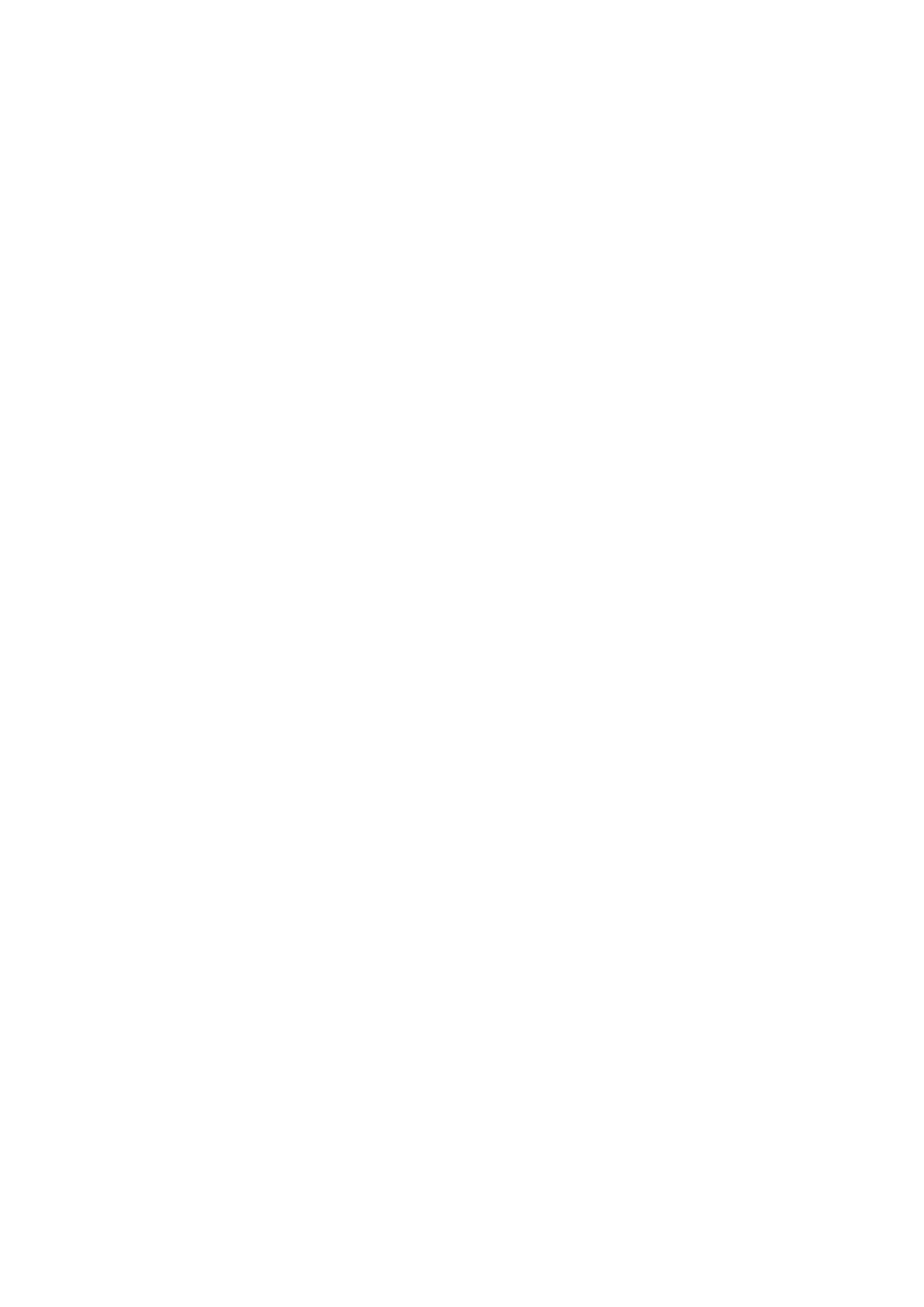

### Introduction

Welcome to Vista.

Your new home is served by a low carbon heating and comfort cooling network which is generated in a communal plant room, powered by gas boilers. Your heat and comfort cooling system is robust, reliable and controllable. You can control the heat and cooling level through your thermostat and heating/cooling controls in the same way as if you had an individual gas boiler in your property. Your hot water is provided on demand and you only pay for what you use.



#### **Customer Services Helpline 0345 2414307**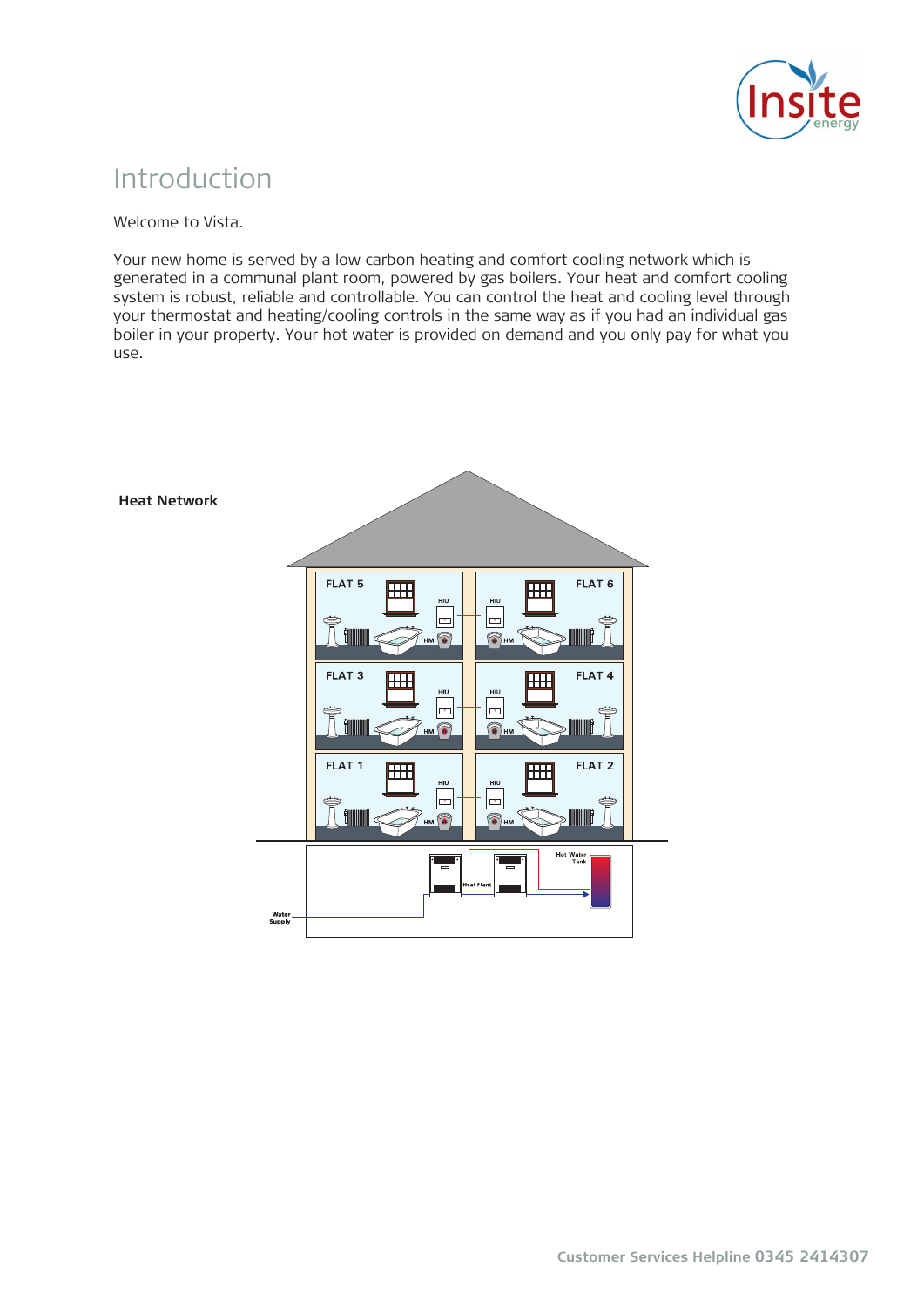

### What is a Heat Network?

Rather than have an individual gas boiler in every home, a heat network uses a centralised communal boiler to provide heat and cooling for a whole development or for several homes in a development.

The centralised boiler is usually located in a basement or external plant room. Your heat supplier Berkeley Homes Central London, manages the bulk energy supply to the plant room at your development. The communal boiler turns the energy into hot water and pumps it via an infrastructure of pipes around your development, passing through a heat exchanger or HIU (Hydraulic Interface Unit) at each property.

This heat exchanger or HIU (Hydraulic Interface Unit) brings the heating and hot water into your home.

The amount you pay for your heat and cooling will depend on the amount you use. You will also be charged a daily standing charge which is a fixed charge per day for your connection to the heat network. This daily standing charge is payable regardless of whether you consume any heat or cooling, as per a direct connection to an energy supplier.

Berkeley Homes Central London has appointed Insite as the metering and billing agent for Vista. Berkeley Homes Central London provides Insite with remote actual readings from your heat and cooling meters every month. We then send monthly bills to your home for your actual heat and cooling consumption, using the remote readings, plus a daily standing charge which is a fixed charge per day for your connection to the heat/cooling network. If at any time Berkeley Homes Central London is unable to provide us with actual meter readings, Insite will send you a bill based on estimated reads.

You can find out more about how your heat and cooling tariffs and daily standing charges are calculated and when they are updated in the "Understanding Your Heat/Cooling Charges" information guide.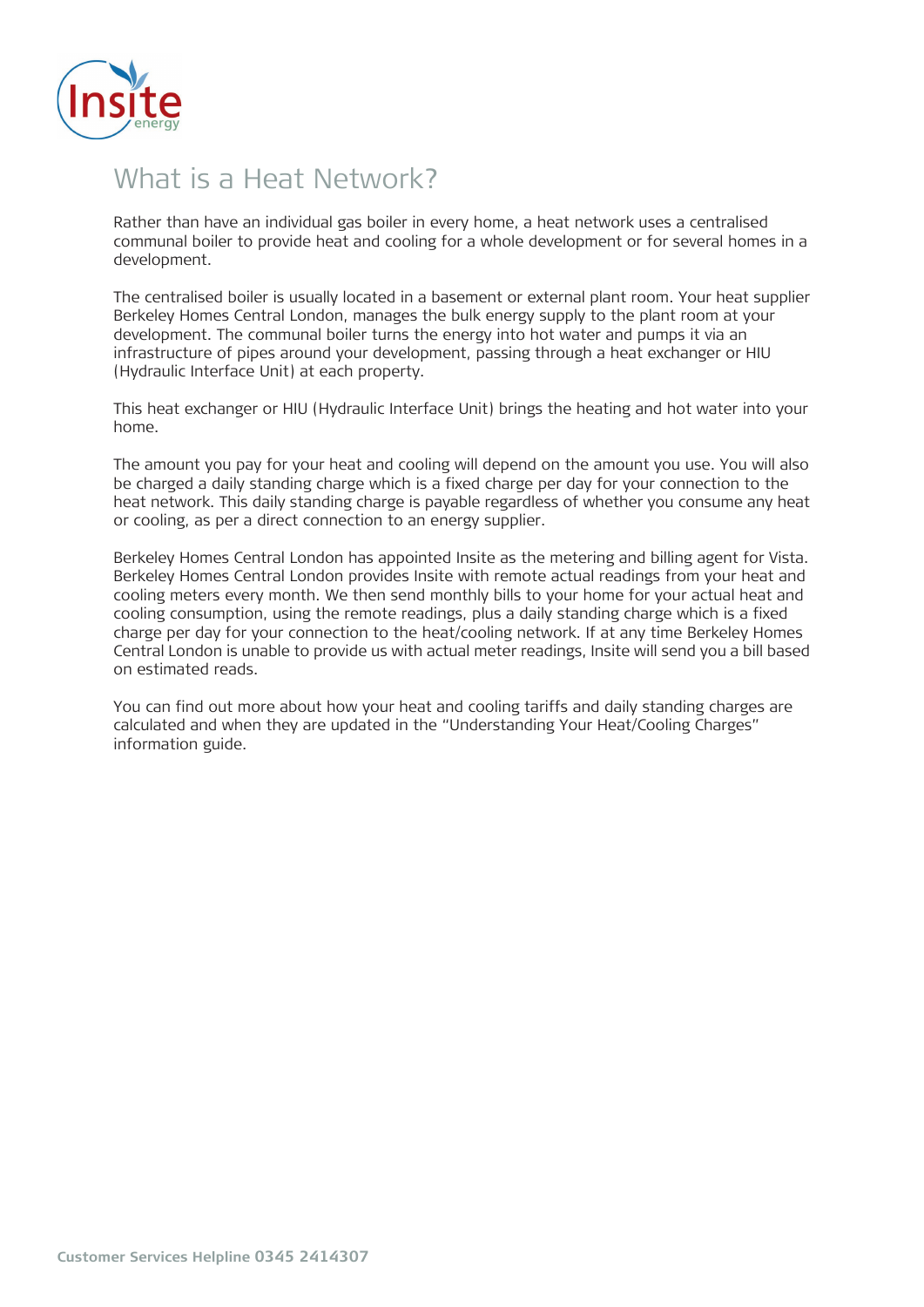

### Insite and You

Insite is a metering and billing agent for many heat and cooling network suppliers around the UK. We work on behalf of the suppliers such as Berkeley Homes Central London to provide billing and payment services to their residents.

Insite has been appointed by Berkeley Homes Central London to manage your heat and comfort cooling payments.

We don't supply the energy used to provide the heat or cooling, nor do we install or maintain the heat/cooling network at your development or for your home. We do not supply nor maintain:

- Heating
- Comfort Cooling
- Hot water
- Electricity
- Gas
- Cold water

The bulk supplies of these utilities are arranged and paid for by Berkeley Homes Central London. They own and operate your Heat and Cooling Network.

These are other things that Insite cannot help with:

- Rent
- Maintenance of communal areas and gardens
- Council Tax
- TV License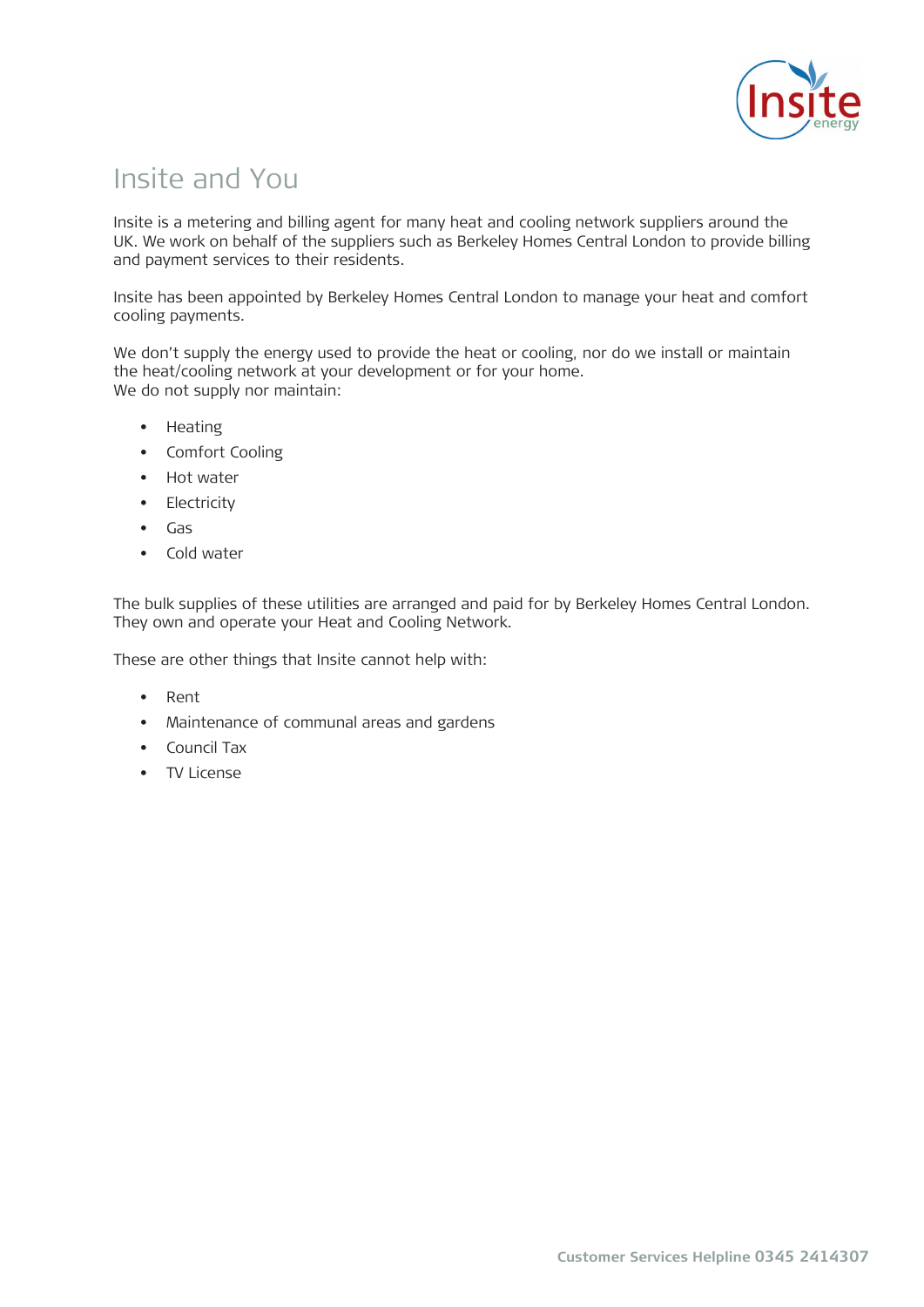

## Useful contacts:

Berkeley Homes Central London has arranged your electricity supplier with SSE Berkeley Homes Central London has arranged your cold water supply with Thames Water The Berkeley Homes Central London maintenance contact is: Concierge 020 7627 2787

# Contacting us

If you have a query regarding your bill or your payments, are moving into or out of the property or if you have any other issue relating to paying for your heat or comfort cooling you can call our Customer Service helpline on 0345 2414307.

Our opening hours are 0900-1700, Monday to Friday.

You can also email us at customerservice@insite-energy.co.uk. Your email will be read during office hours.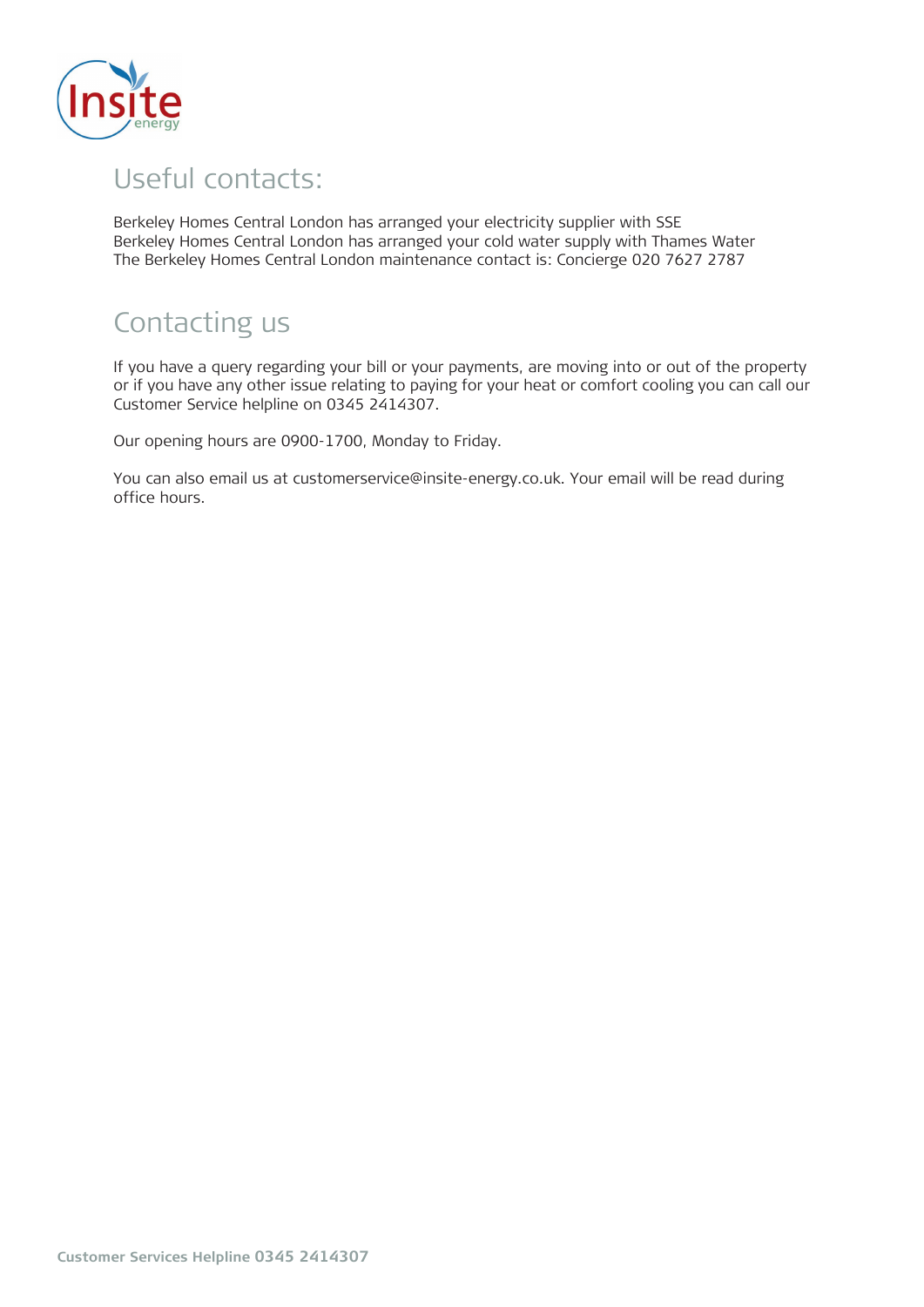

# What to do if you have a fault with your heating

Berkeley Homes Central London owns and operates your heat and cooling network. If you have a problem with your heat or comfort cooling, please call Concierge 020 7627 2787. Insite can only help you with billing and payment issues.

### These tips might help:

- 1. Check that your heat and comfort cooling controls are set properly so that your controls are allowing heat and cooling into your home.
- 2. Refer to the Residents' handbook provided by Berkeley Homes Central London for further advice.
- 3. If your heat and comfort cooling are still not working, please call Concierge 020 7627 2787.

### What to do if you are moving out

If you are moving out of your home, you must ensure that you inform Insite, so that a final bill can be sent to you. You should check your final meter reading and confirm the date that you are leaving the property. You will also be asked to provide a forwarding address so that your final bill can be sent to you.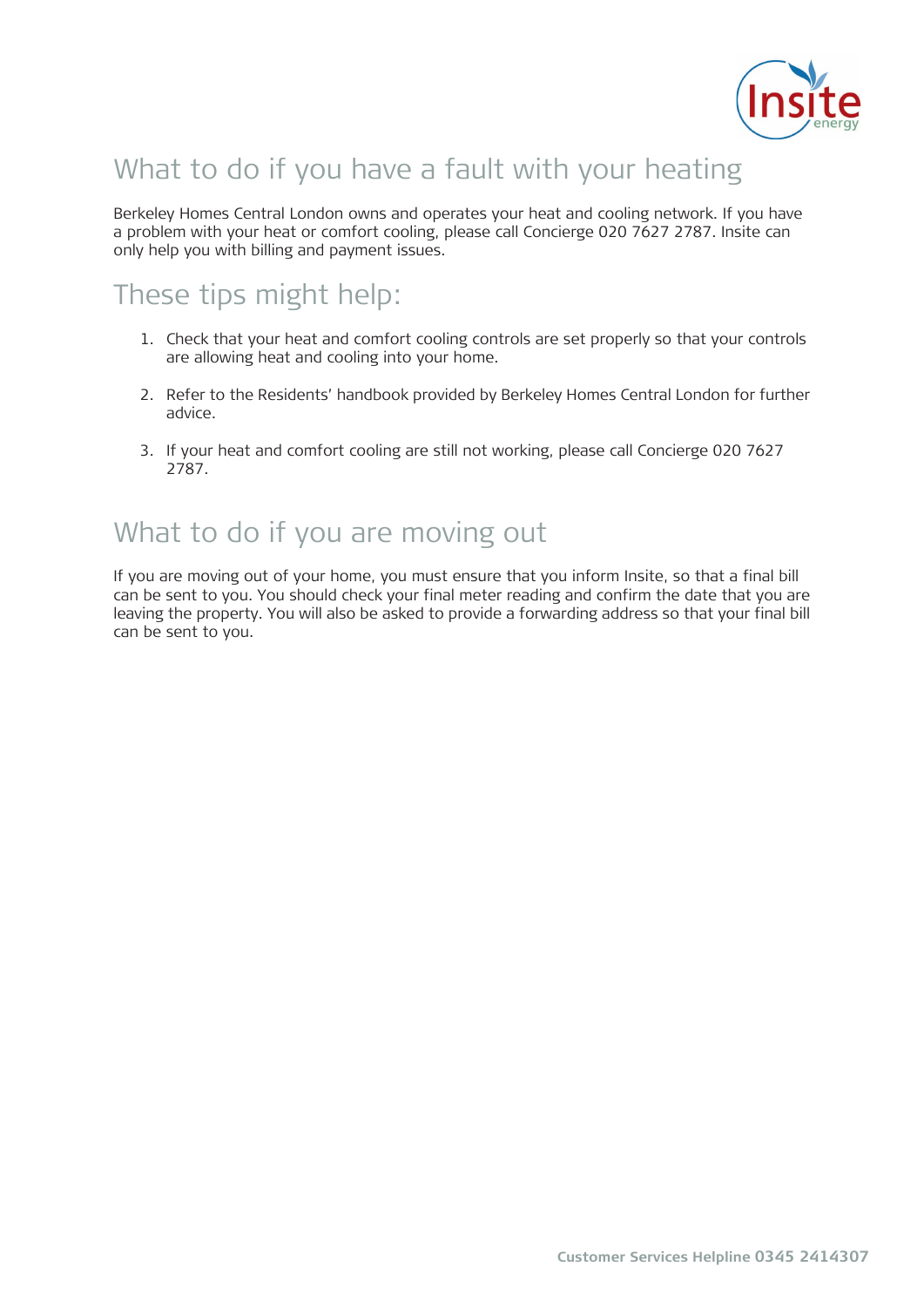

# Understanding your heat and comfort cooling bill

Berkeley Homes Central London has instructed Insite to send you a monthly bill to charge you for your actual consumption of heat and comfort cooling. Each month Berkeley Homes Central London provides Insite with remote readings from your heat meter which measure your consumption of heat and comfort cooling. We will use those meter reading to calculate what you owe.

Your bill contains various information showing you what you have consumed, what the charges are and how you can make payments.

|                             |                                                                                                                                                                                                                                                                                                                                                                                                                                              | Customer Helpline:                                                                   | 0345 2414307<br>11110001<br>135521<br>26/08/2016 - 31/10/2016<br>03/11/2016                                                                                                                                                                                                                                                                          |               |  |
|-----------------------------|----------------------------------------------------------------------------------------------------------------------------------------------------------------------------------------------------------------------------------------------------------------------------------------------------------------------------------------------------------------------------------------------------------------------------------------------|--------------------------------------------------------------------------------------|------------------------------------------------------------------------------------------------------------------------------------------------------------------------------------------------------------------------------------------------------------------------------------------------------------------------------------------------------|---------------|--|
|                             |                                                                                                                                                                                                                                                                                                                                                                                                                                              | Customer Account Number<br>Payment Request<br><b>Bill Period</b><br><b>Bill Date</b> |                                                                                                                                                                                                                                                                                                                                                      |               |  |
|                             | Mr David Bloggs & Mrs Mandy Bloggs<br>56 Blank Apartments<br><b>Blank Road</b><br><b>BR1 1BR</b>                                                                                                                                                                                                                                                                                                                                             |                                                                                      |                                                                                                                                                                                                                                                                                                                                                      |               |  |
|                             |                                                                                                                                                                                                                                                                                                                                                                                                                                              |                                                                                      | <b>Your Energy Statement</b>                                                                                                                                                                                                                                                                                                                         |               |  |
| Summary<br>Previous balance |                                                                                                                                                                                                                                                                                                                                                                                                                                              |                                                                                      | £<br>$=$                                                                                                                                                                                                                                                                                                                                             | 0.00          |  |
|                             | Payments received with thanks                                                                                                                                                                                                                                                                                                                                                                                                                |                                                                                      | £                                                                                                                                                                                                                                                                                                                                                    | 0.00          |  |
|                             | <b>Outstanding balance</b>                                                                                                                                                                                                                                                                                                                                                                                                                   |                                                                                      | £<br>$=$                                                                                                                                                                                                                                                                                                                                             | 0.00          |  |
| <b>New Charges</b>          |                                                                                                                                                                                                                                                                                                                                                                                                                                              |                                                                                      |                                                                                                                                                                                                                                                                                                                                                      |               |  |
|                             | Supply of Heating & Hot Water                                                                                                                                                                                                                                                                                                                                                                                                                |                                                                                      | £                                                                                                                                                                                                                                                                                                                                                    | 50.54         |  |
|                             | Supply of Air Conditioning                                                                                                                                                                                                                                                                                                                                                                                                                   |                                                                                      | £                                                                                                                                                                                                                                                                                                                                                    | 13.92         |  |
|                             |                                                                                                                                                                                                                                                                                                                                                                                                                                              |                                                                                      |                                                                                                                                                                                                                                                                                                                                                      | 27.85         |  |
| <b>Standing Charge</b>      |                                                                                                                                                                                                                                                                                                                                                                                                                                              |                                                                                      | £                                                                                                                                                                                                                                                                                                                                                    |               |  |
| VAT                         |                                                                                                                                                                                                                                                                                                                                                                                                                                              | TOTAL NOW DUE                                                                        | £<br>£<br>ш                                                                                                                                                                                                                                                                                                                                          | 4.62<br>96.93 |  |
|                             | If you have chosen to pay by direct debit, please keep this bill for your reference only. Your<br>payment will automatically be taken on or just after 17/11/2016.<br>If you would like to pay your bill at the nearest Post Office or by using Payzone, take your bill to<br>your nearest Post Office or Payzone agent who takes 'bill payments'.<br>To make a bill payment:<br>You can pay your bill online at:<br>www.insite-energy.co.uk | Questions about your bill:                                                           | Please contact us if you have any questions or concerns about your<br>bill. If you believe you may have difficulty paying your bill then<br>please contact us immediately - we may be able to help.                                                                                                                                                  |               |  |
|                             | customerservice@insite-energy.co.uk<br>To set up a payment by Direct Debit or to change your<br>bank details, simply call us.<br>Customer Service: 03458 729645                                                                                                                                                                                                                                                                              | Our commitment to you:<br>paper copy.                                                | We are committed to providing you the highest standards of<br>customer service. Copies of our Code of Practice, which sets out our<br>full commitment to you, are available to download from our website.<br>Paper copies are also available by calling our customer service team,<br>however please do consider our environment before requesting a |               |  |
|                             | By post:<br>Insite Energy Ltd<br>84 Long Lane<br>London<br>SE1 4AU                                                                                                                                                                                                                                                                                                                                                                           | you may have.                                                                        | If for any reason you are not satisfied with our service then please<br>contact us immediately. We have a comprehensive in-house<br>complaints process which we hope will be able to solve any problems                                                                                                                                              |               |  |
|                             | Please include your Insite Energy account number on all correspondence (as<br>shown in the top right hand corner of your bill.)                                                                                                                                                                                                                                                                                                              |                                                                                      |                                                                                                                                                                                                                                                                                                                                                      |               |  |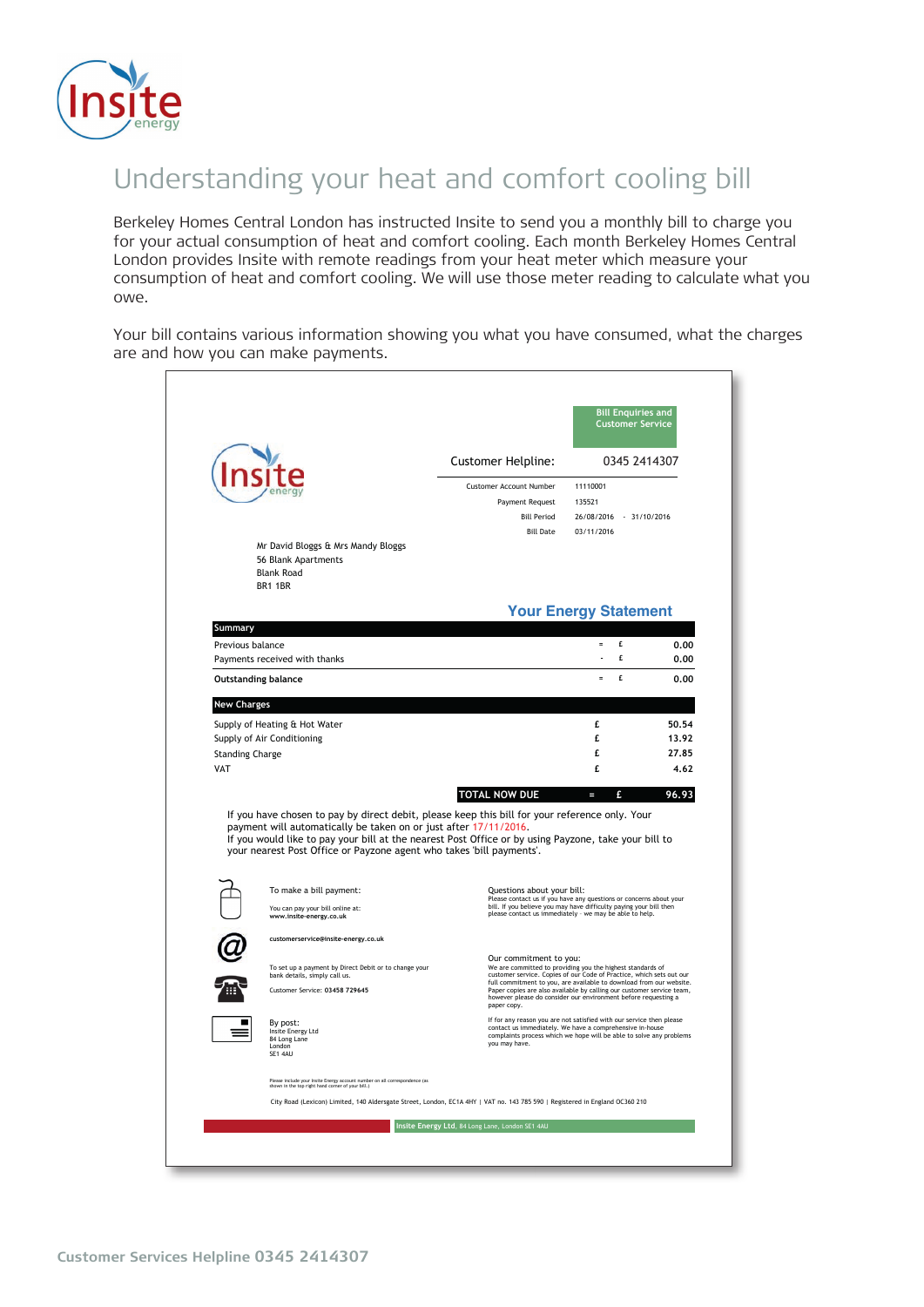

#### **'Previous balance'**

This shows you the balance brought forward from the previous month.

#### **'Payments received with thanks'**

This shows you the payments that Insite received from you on the date that this new bill was issued. If you made a payment after this current bill was produced, it will not show as a payment received. It will however be shown on the next bill.

#### **'Outstanding balance'**

This shows you what is still owed from previous bills that you have not paid. As this amount still needs to be paid, it is added to the total owed – shown again as 'Outstanding Balance' at the bottom of the bill.

#### **'New Charges'**

This section shows the charges for the month being billed. It is a summary of the charges shown on the back page of the bill.

#### **'Total Now Due'**

This is the total amount that you must pay. It includes any balance brought forward plus the total of your new charges for the month being billed.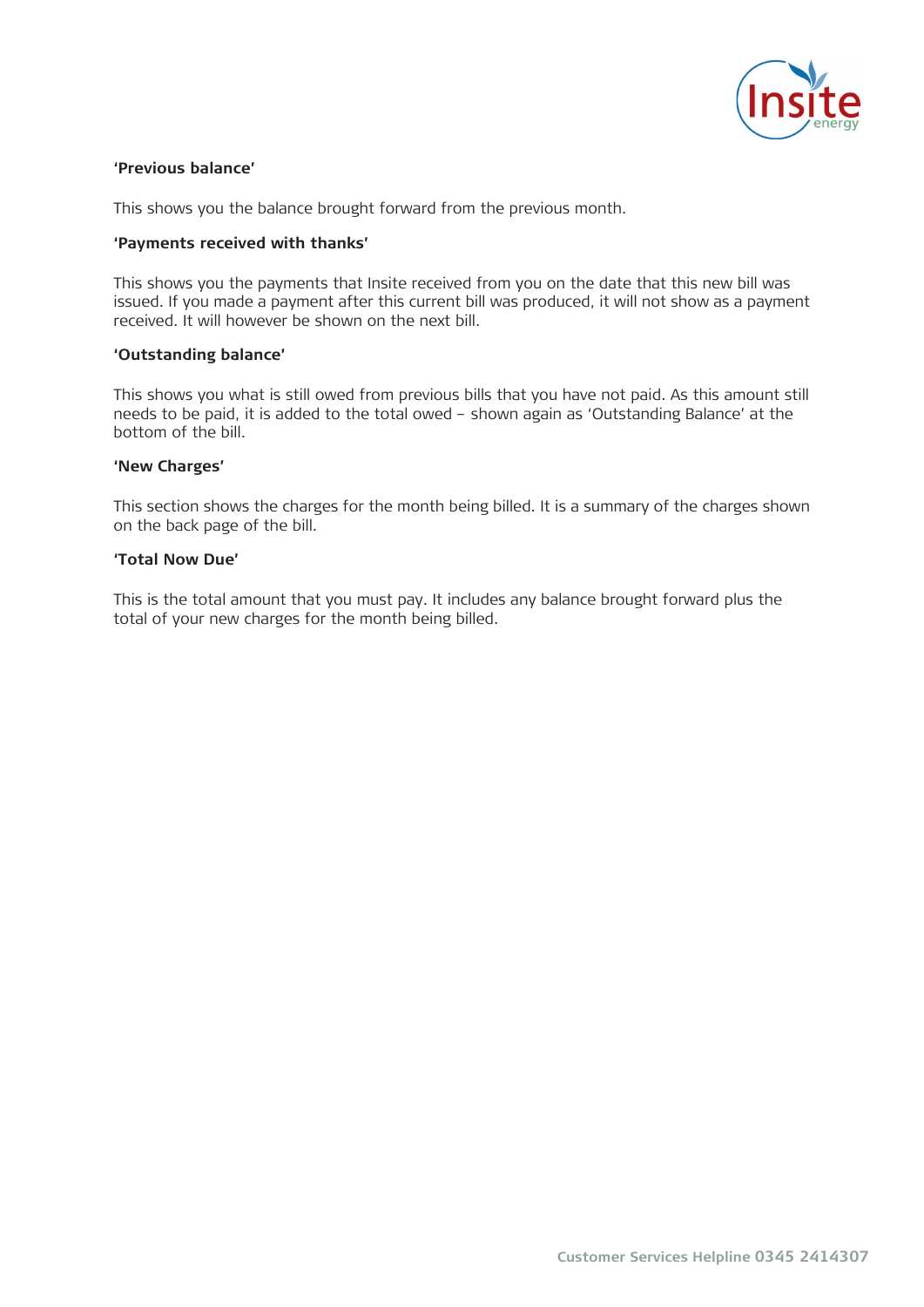

#### **'Heating Charges'**

The back page of the bill shows you what you have consumed and how you will be charged. It shows you the period that is being billed (usually the first day of a month to the last day of a month) and your meter identification number.

Your smart meter read will usually be annotated with an 'A', to illustrate that it is an actual remote reading from your heat meter and is therefore an accurate record of what you have consumed.

The back page of the bill also shows you how many units of heat/cooling you have consumed and what the pence per kwh charge is, as set by Berkeley Homes Central London.

#### **'Price Per Day Charge'**

This states the daily standing charge as set by Berkeley Homes Central London, which is a fixed charge per day for your connection to the network.

#### **'Total charges for Comfort Cooling'**

This is the total owed by you for the period billed, including VAT. This amount is shown on the front page as 'New Charges'.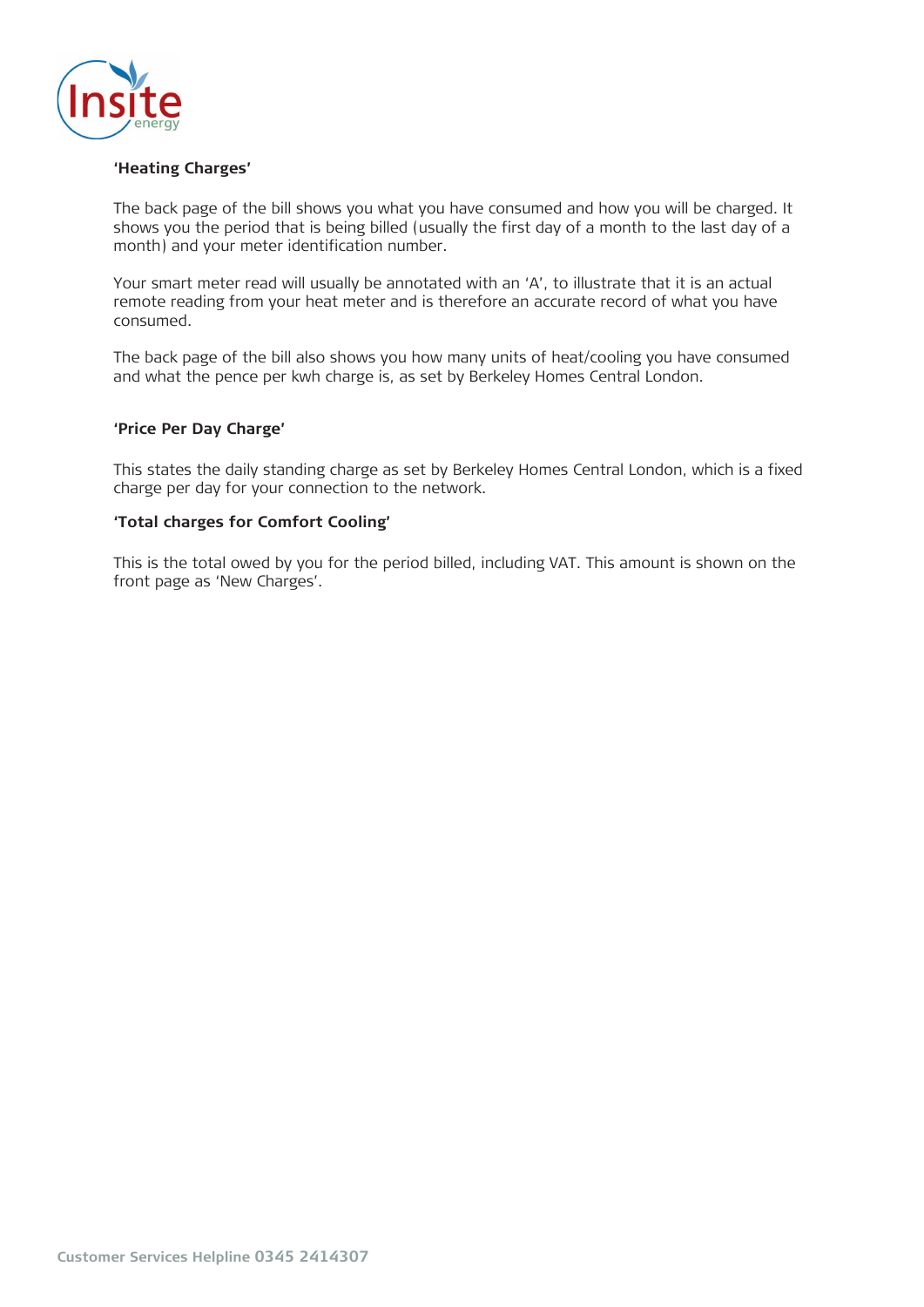

|                                                                                                             |                    | Customer Helpline:<br>Customer Account Number<br>Payment Request |                                                      | 0345 2414307<br>11110001<br>135521    |   |                   |
|-------------------------------------------------------------------------------------------------------------|--------------------|------------------------------------------------------------------|------------------------------------------------------|---------------------------------------|---|-------------------|
|                                                                                                             |                    |                                                                  | <b>Bill Period</b><br><b>Bill Date</b><br>VAT Number | 26/08/2016 - 31/10/2016<br>03/11/2016 |   |                   |
| Mr David Bloggs & Mrs Mandy Bloggs, 56 Blank Apartments, Blank Road, BR1 1BR                                |                    |                                                                  |                                                      |                                       |   |                   |
| Heating Charges for period 26/08/2016 - 31/10/2016 - for Supply 51261448<br><b>Meter Readings</b><br>Period | <b>Start Read</b>  |                                                                  | End Read                                             |                                       |   | <b>Units Used</b> |
| Smart meter read<br>26/08/2016 - 31/10/2016                                                                 | 3667.00            | A                                                                |                                                      | 699.00 kwh<br>4366.00<br>A            |   |                   |
| A - Actual Read<br>C = Customer Read<br>D = Deemed Read                                                     | E = Estimated Read |                                                                  |                                                      |                                       |   |                   |
| Charges                                                                                                     |                    |                                                                  |                                                      |                                       |   |                   |
| Cost of Heating & Hot Water                                                                                 | <b>Units Used</b>  |                                                                  | Pence per kwh                                        |                                       |   |                   |
|                                                                                                             | 699.00 kwh         |                                                                  | £0.0723                                              |                                       | £ | 50.5400           |
| Price Per Day Charge @ £0.4156                                                                              |                    |                                                                  |                                                      |                                       | £ | 27.8500           |
| VAT @ 5%                                                                                                    |                    |                                                                  |                                                      |                                       | £ | 3,9200            |
| Total charges for Heating & Hot Water                                                                       |                    |                                                                  |                                                      |                                       | £ | 82.3100           |
|                                                                                                             |                    |                                                                  |                                                      |                                       |   |                   |
| Mr David Bloggs & Mrs Mandy Bloggs, 56 Blank Apartments, Blank Road, BR1 1BR                                |                    |                                                                  |                                                      |                                       |   |                   |
| Air Conditioning Charges for period 26/08/2016 - 31/10/2016 - for Supply                                    |                    |                                                                  |                                                      |                                       |   |                   |
| Period                                                                                                      | <b>Start Read</b>  |                                                                  | <b>End Read</b>                                      |                                       |   | <b>Units Used</b> |
| <b>Meter Readings</b><br>26/08/2016 - 31/10/2016<br>Smart meter read                                        | 151.00             | A                                                                | 435.00                                               | A                                     |   | 284.00 kwh        |
| C = Customer Read<br>D = Deemed Read                                                                        | E = Estimated Read |                                                                  |                                                      |                                       |   |                   |
| A - Actual Read<br>Charges                                                                                  |                    |                                                                  |                                                      |                                       |   |                   |
| <b>Cost of Air Conditioning</b>                                                                             | <b>Units Used</b>  |                                                                  | Pence per kwh                                        |                                       |   |                   |
|                                                                                                             | 284.00 kwh         |                                                                  | £0.0490                                              |                                       | £ | 13,9200           |
| Price Per Day Charge @ £0.1370                                                                              |                    |                                                                  |                                                      |                                       | £ | 0.0000            |
| VAT @ 5%                                                                                                    |                    |                                                                  |                                                      |                                       | £ | 0.7000            |
| <b>Total charges for Air Conditioning</b>                                                                   |                    |                                                                  |                                                      |                                       | £ |                   |
| Total Charges for Heating & Hot Water, Cooling inc. VAT if applicable                                       |                    |                                                                  |                                                      |                                       | £ | 14.6200<br>96.93  |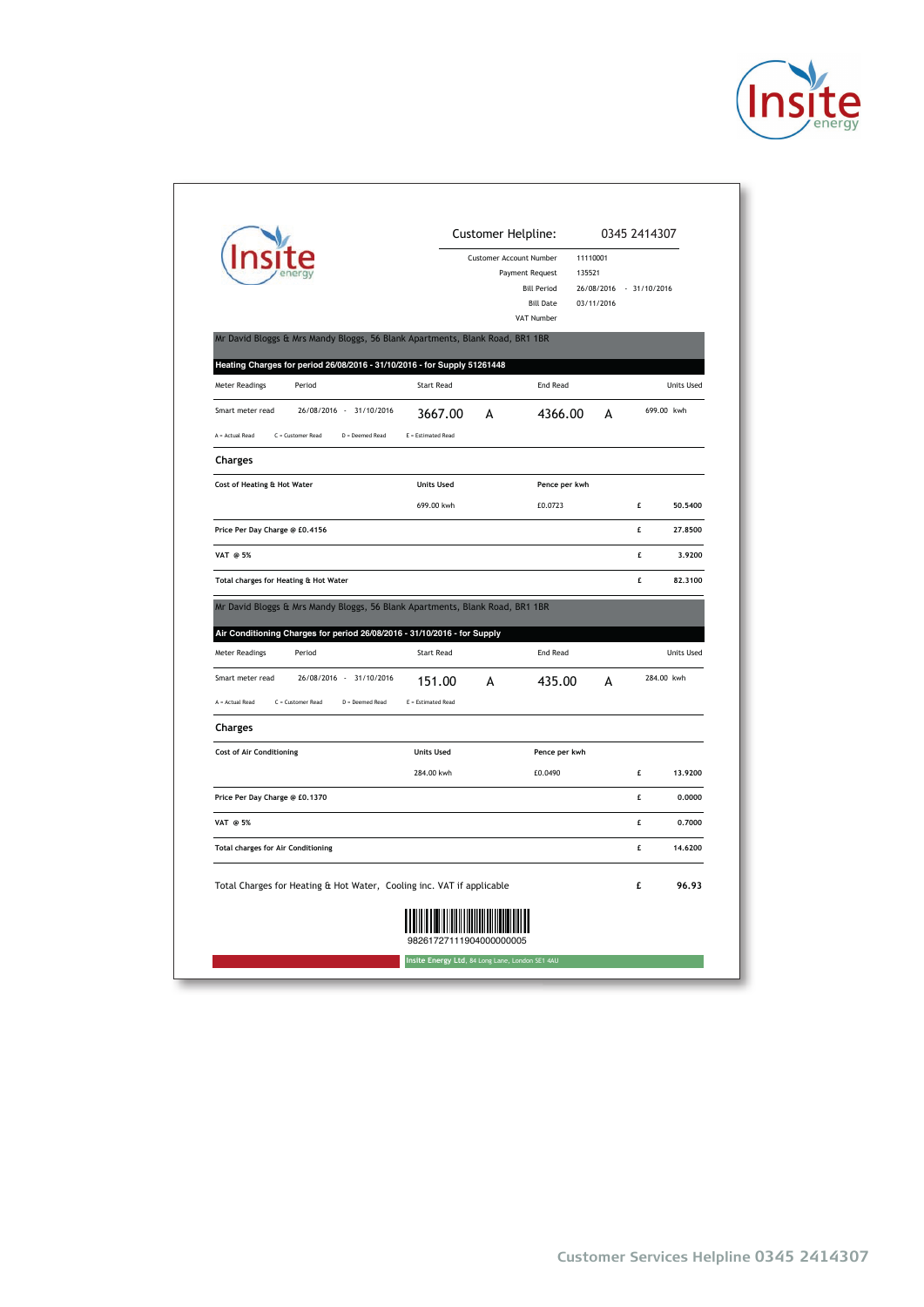

### How to pay your bill

There are a number of ways in which you can pay your bill:

- 1. Payment by Direct Debit, where we will automatically take a payment each month of the amount owed, as shown on your bill. Please call 0345 2414307 during the office hours of 0900-1700 Monday to Friday or email customerservice@insite-energy.co.uk to request a Direct Debit instruction form.
- 2. Payment by telephone. To pay your bill each month, please call 0345 2414307 during the office hours of 0900-1700 Monday to Friday. Our Customer Service team can take payment from debit and credit cards.
- 3. Payment on-line. Log on to www.insite-energy.co.uk. Once you have input your customer account number (as shown on each bill), you will be linked to a secure website which will take payment via debit or credit card.
- 4. Payment at any Payzone outlet which accepts bill payments. You can take your bill to any shop displaying the Payzone sign and they will take payment for your account, using the barcode printed on your bill.
- 5. Payment at any Post Office. Take your bill to any Post Office to make a payment on to your account. You will need the barcode printed on your bill.

It is important that you pay your bills promptly each month. Berkeley Homes Central London has instructed Insite to issue demand letters to you if you do not pay.

If you are having difficulty paying your bills please contact Insite immediately. You might be eligible to set up a payment plan whereby Berkeley Homes Central London agree that you can pay off your debt in manageable instalments over a set period by Direct Debit.

### What you can do to help us help you:

- Please have your customer account number to hand when you contact us.
- Please confirm your telephone number to us when you contact us so that we have upto-date details for you.
- Do not wilfully damage any part of the heat/cooling system within your property or outside your property.
- Please ensure prompt payment of your bills.
- Please remember that Insite has been appointed to meter and send bills for your heat and comfort cooling only. We cannot help you with any other queries.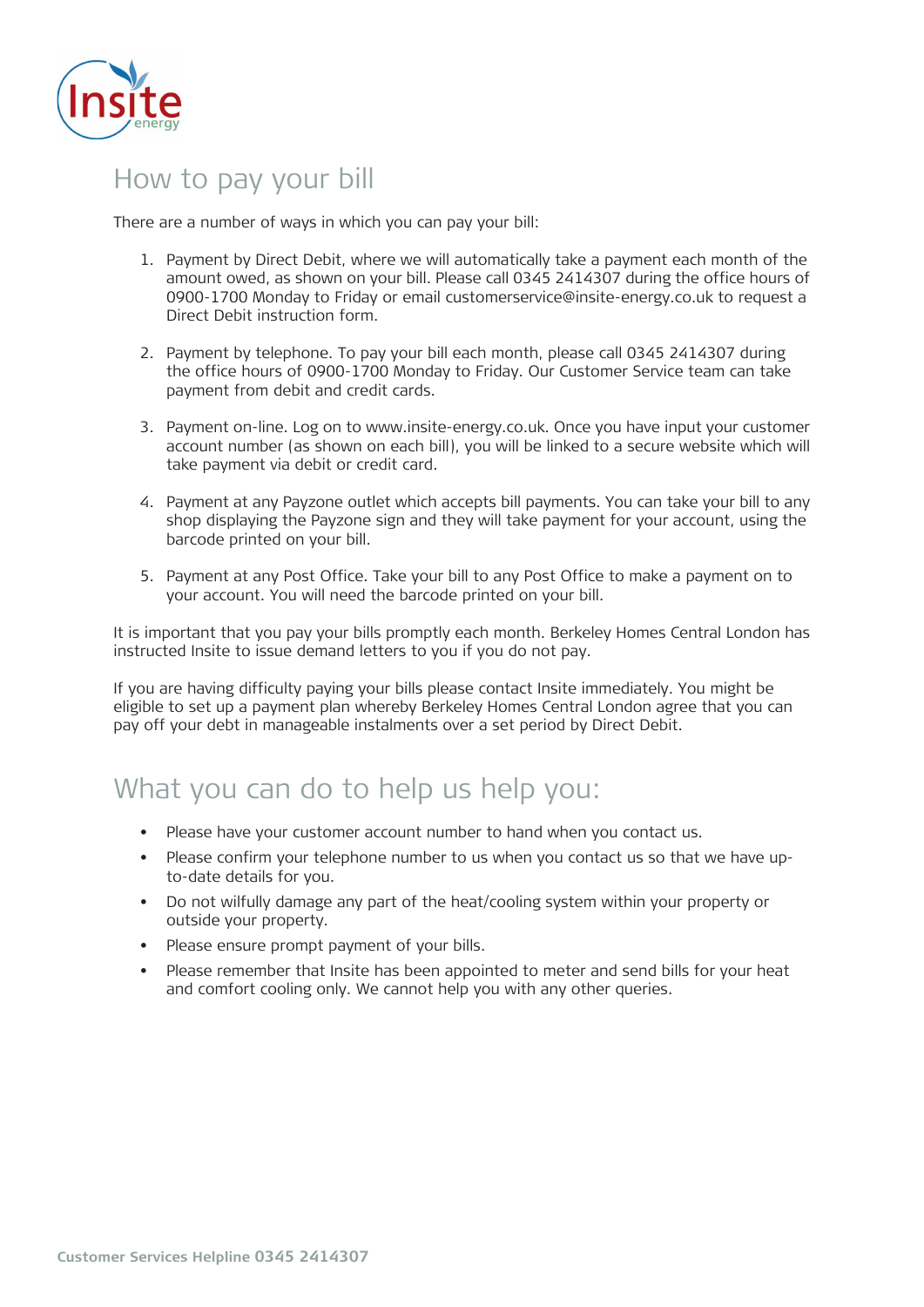

# Customers with additional needs

Berkeley Homes Central London has provided us with the details of any residents at your development who have additional needs - such as being hard of hearing or visually impaired. Please feel free to let us know if you have additional requirements in communicating with us. We will do our best to help you.

You may wish to nominate another person, such as a carer, friend or relative to contact us on your behalf about your account. Please let us know if you would like this to be set up. We will not share your account and payment details with anyone else unless you explicitly ask us to do so.

Sometimes we may need to visit your home in order to carry out routine maintenance on your payment system or meter. We want you to be sure of the identity of the person visiting your home, therefore for your peace of mind we can quote a password whenever we visit. You can choose your own password and change it whenever you like. All our engineers have photo identification, which they wear at all times.

# Quality of Service and Complaint Handling

Customer service is really important to us and we want to ensure that we handle any customer queries or complaints quickly and effectively. We keep a record of telephone calls and waiting times so that we can constantly check and improve our performance.

We will acknowledge your query or complaint on the same working day it is received and we will aim to resolve it within ten working days. If your issue requires liaison with Berkeley Homes Central London or other parties, this may take longer.

Please let us know if you should want to nominate a third party to speak for you about your account.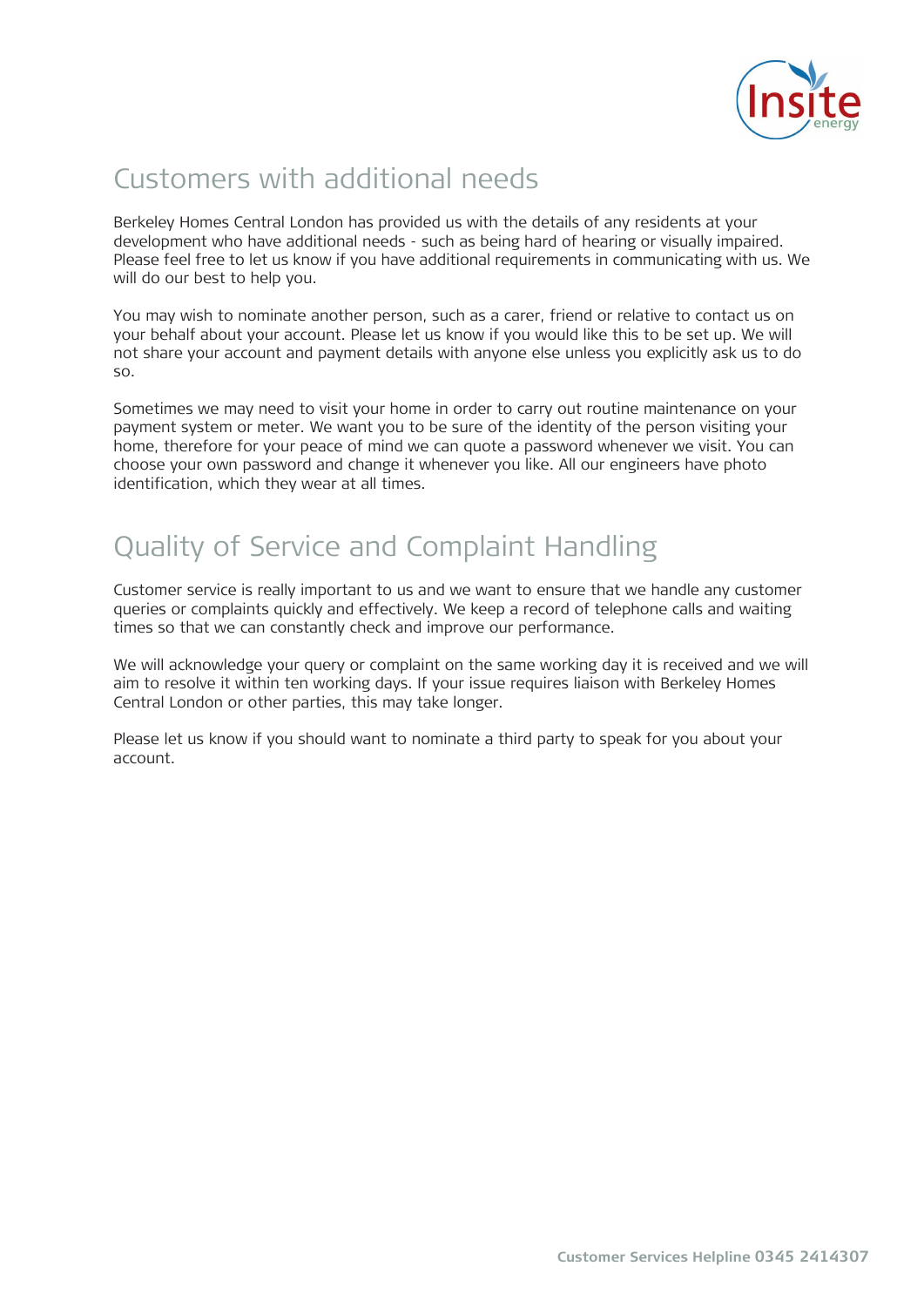

## Contacting us for queries, complaints and feedback

We'd like to hear from you if our service does not meet your expectations or if you have received good service that you would like to bring to our attention.

You can email our customer service team at customerservice@insite-energy.co.uk. They will acknowledge receipt of your email and refer your query to the right department or answer it themselves.

You can call our customer service team on 0345 2414307 during our office hours on 0900-1700 Monday to Friday.

You may wish to escalate your query to our Customer Service Manager. Please write to us at:

Customer Service Manager Insite 84 Long Lane London SE1 4AU

When contacting us, please provide your name and address to help us deal with your query more efficiently.

**Please note that we do not have a customer counter service and so we cannot accept payments or investigate queries at our office.**